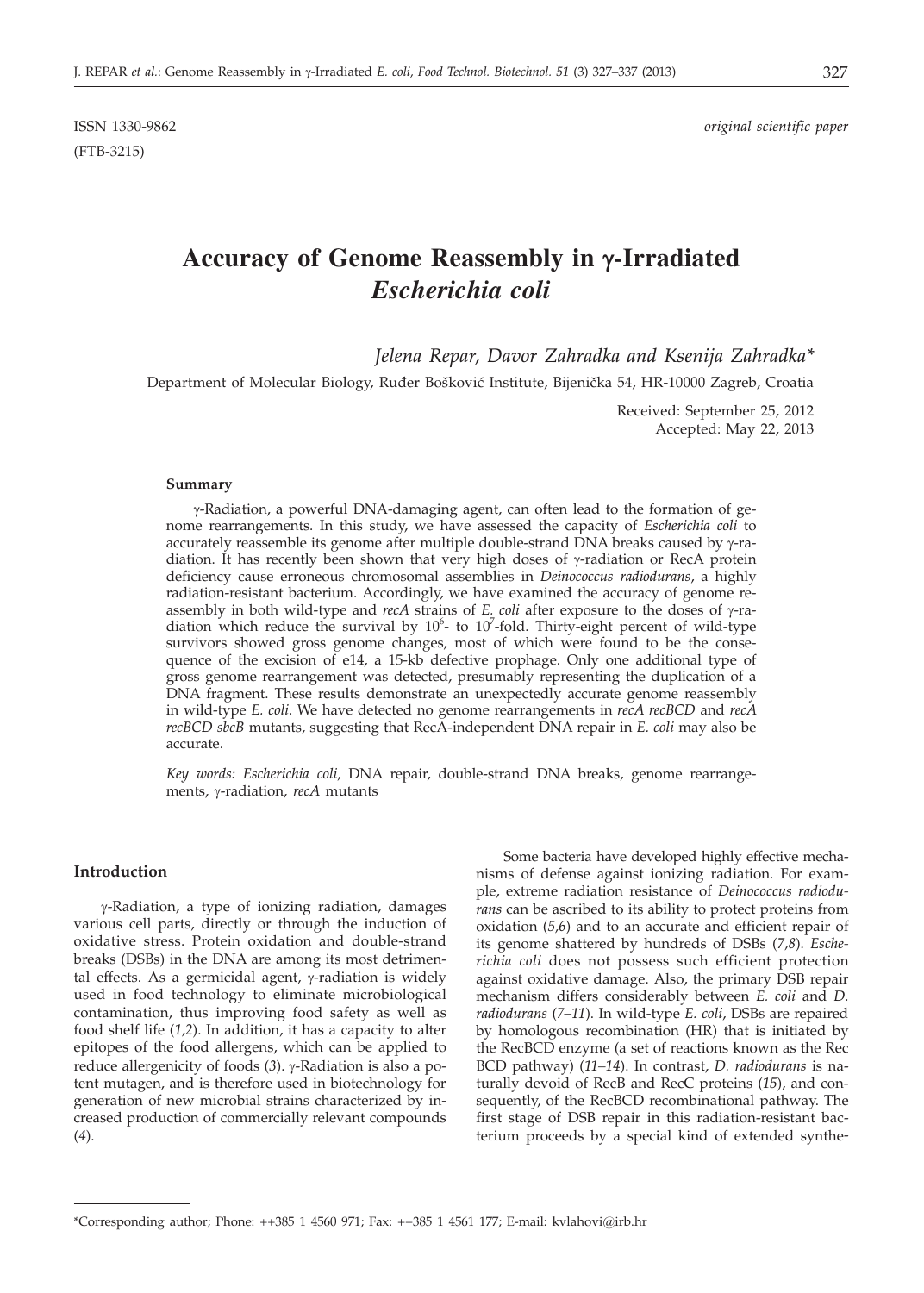sis-dependent strand annealing (ESDSA) (*7,8*) in which RecFOR pathway enzymes play a dominant role (*10*). Hence, *E. coli* and *D. radiodurans* are expected to repair multiple DSBs caused by  $\gamma$ -radiation with a different level of success.

We have recently identified conditions that impair remarkable fidelity of DSB repair during genome reassembly in *D. radiodurans* (16). High doses of γ-radiation that cause a strong reduction in survival seem to be a prerequisite for the formation of gross DNA rearrangements in wild-type *D. radiodurans*, as detected by pulsed- -field gel electrophoresis (PFGE). Moreover, deletion of *recA*, a gene for the main bacterial recombinase, makes the *D. radiodurans* genome more prone to both spontaneous and *y*-radiation-induced rearrangements (16). The RecA protein plays a central role in homologous recombination and recombinational DNA repair in bacteria (*11,17,18*). It binds onto single-stranded DNA substrate and catalyzes the key recombination reaction – homologous pairing and DNA strand exchange. RecA is highly conserved among bacteria and has archaeal and eukaryotic homologues (*19*). Interestingly, the *D. radiodurans* RecA protein shows mechanistic differences when compared to the *E. coli* RecA; *in vitro* it preferably binds to double-stranded DNA and promotes an inverse DNA strand exchange reaction (*20*). RecA is clearly crucial for the efficient reconstitution of an intact *D. radiodurans* genome after  $\gamma$ -irradiation (7,8). In the first stage of the reconstitution process, called ESDSA, both ends of chromosomal fragments produced by radiation acquire long single-stranded tails by strand-elongation synthesis using overlapping homologous chromosomal fragments as templates (*7*). Newly synthesized single-strand extensions subsequently anneal with high precision, joining together contiguous DNA fragments into long double- -stranded linear intermediates. In the second stage, the long intermediates formed by ESDSA are assembled into circular chromosomes by RecA-dependent homologous recombination (*7*). In addition to its role in the final stage of the repair process, recent study has suggested a role for the deinococcal RecA protein also in ESDSA, *i.e.* in the resection of DNA ends and in the efficient priming of the repair synthesis (*8*).

The presence of repetitive stretches of DNA in the genome represents an obstacle to accurate genome reassembly by HR after multiple DSBs (*21,22*). For example, in *Saccharomyces cerevisiae*, chromosomal rearrangements after  $\gamma$ -irradiation have been attributed to recombination between non-allelic repetitive DNA sequences (*23*). Also, *D. radiodurans* seems to have hotspots resulting in distinctive types of gross chromosomal rearrangements (*16*). One type of DNA rearrangements in *D. radiodurans* – integration of the small plasmid into the large chromosome – was found to be caused by two copies of an insertion sequence present on two chromosomal elements (*16*). The number of insertion sequences and small noncoding repeats in *D. radiodurans* and *E. coli* is similar (*15,24*), and so is the rate of DSB formation after g-irradiation (*25,26*).

In this work, we have examined the fidelity of DSB repair during genome reassembly in g-irradiated *E. coli*. Also, since the RecA protein was shown to play a key role in avoiding gross chromosomal rearrangements

during DSB repair in *D. radiodurans* (*16*), we have tested here the effect of the *recA* mutation on the fidelity of the repair process in *E. coli*. Interestingly, the *D. radiodurans* genome does not code for RecBCD and SbcB (ExoI) nucleases (*15*). Moreover, it has been shown that expression of *E. coli sbcB* and *recBC* genes in *D. radiodurans* reduces its radiation resistance (*27,28*). To make the repertoire of DNA repair functions of *E. coli* more similar to that of *D. radiodurans*, we have constructed *recA recBCD* and *recA recBCD sbcB* mutants of *E. coli* and tested them for genome rearrangements following  $\gamma$ -irradiation. The inactivation of RecBCD was necessary also to prevent 'reckless' DNA degradation that occurs in *E. coli recA* mutants exposed to DNA-damaging agents, and which is carried out by the nucleolytic (ExoV) activity of RecBCD (*29– 31*). 'Reckless' DNA degradation may lead to the complete loss of the cellular DNA (*30,31*), thus making DNA analysis in affected cells practically impossible.

We have analyzed DNA restriction patterns of *E. coli* wild-type and *recA recBCD* (*sbcB*) cells after exposure to  $\gamma$ -radiation reducing survival by 10<sup>6</sup>- to 10<sup>7</sup>-fold (the same low level of survival was used in previous experiments with *D. radiodurans* (*16*)). Thirty-eight percent of wild-type survivors showed significant changes in their DNA NotI restriction patterns, most of which correspond to the excision of the 15-kb prophage e14. No genome rearrangements were detected in *recA recBCD* and *recA recBCD sbcB* mutants, demonstrating the ability of *E. coli* RecA-independent DNA repair system to provide correct genome reassembly.

### **Materials and Methods**

### *Bacterial strains, media and growth conditions*

The *E. coli* strains used in this work are listed in Table 1 (*31–34*). Bacteria were grown at 37 °C in Luria- -Bertani (LB) liquid medium with aeration or on LB plates (*35*). P1 transduction method (*35*) and selective LB plates supplemented with tetracycline (10 µg/mL) or chloramphenicol (15 µg/mL) were used for the construction and isolation of new strains. The *recA* transductants were checked for their UV sensitivity phenotypes.

Table 1. *Escherichia coli* strains used in this work

| Strain <sup>a</sup> | Relevant genotype                                                | Source or reference                            |  |
|---------------------|------------------------------------------------------------------|------------------------------------------------|--|
| MG1655              | wild type                                                        | (32)                                           |  |
| <b>LMM1718</b>      | $\Delta$ (recC-argA)234 <sup>b</sup>                             | (33)                                           |  |
| <b>IIC889</b>       | AshcB::cam                                                       | (34)                                           |  |
| <b>LMM1245</b>      | recA269::Tn10                                                    | (31)                                           |  |
| <b>LMM1863</b>      | $\triangle$ (recC-argA)234 <sup>b</sup><br>AsbcB::cam            | P1.JJC889 $\times$<br>LMM1718 to $\text{Cm}^r$ |  |
| <b>LMM2368</b>      | $\triangle$ (recC-argA)234 <sup>b</sup><br>recA269::Tn10         | P1.I.MM1245 $\times$<br>LMM1718 to $Tcr$       |  |
| LMM2369             | $\Delta$ (recC-argA)234 <sup>b</sup><br>AsbcB::cam recA269::Tn10 | P1.I.MM1245 $\times$<br>LMM1863 to $Tcr$       |  |

<sup>a</sup>Strains are derivatives of MG1655, except JJC889 and LMM1245, which are derivatives of AB1157 and were used for the construction of other strains

bThe deletion encompasses *recC, ptrA, recB, recD* and *argA* genes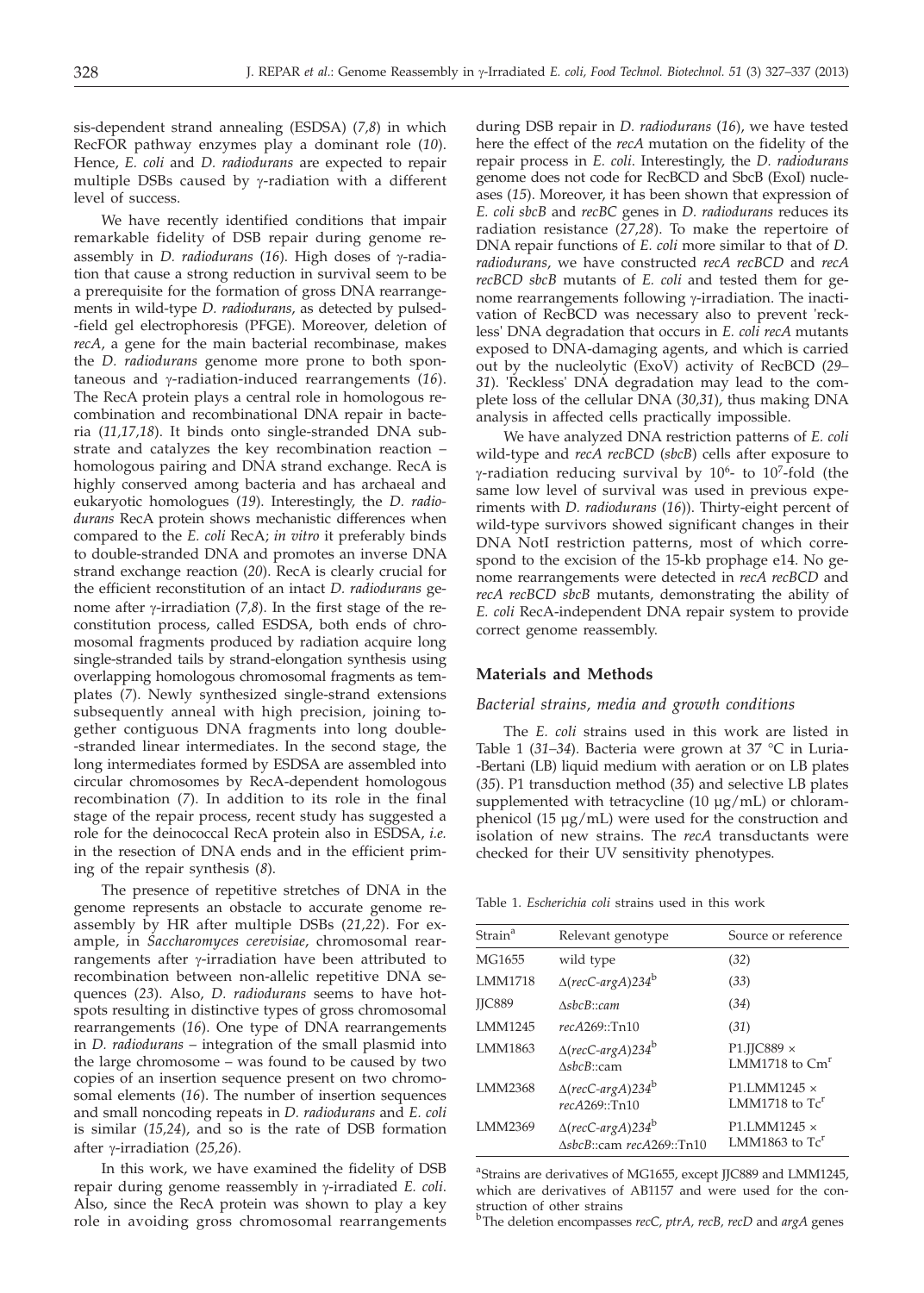#### *g -Irradiation*

Bacteria were grown overnight, diluted 500-fold in fresh LB medium and grown to an  $A_{600 \text{ nm}}$  of 0.2 to 0.4. Prior to irradiation, bacteria were washed with 10 mM sodium phosphate buffer and resuspended in 1/10 volume of the same buffer. Irradiation was performed on ice with a  $^{60}$ Co  $\gamma$ -ray source at a dose rate of 4.5 Gy/s. Appropriate dilutions of the cells in phosphate buffer were plated on LB plates to obtain individual colonies. Viability of irradiated samples was expressed relative to the viability of unirradiated aliquots of the same samples. On the basis of survival curves obtained (Fig. 1), the following doses reducing survival  $10^6$ - to  $10^7$ -fold were chosen for further experiments: 3.2 kGy for the wild type, 360 Gy for the *recA recBCD* strain, and 480 Gy for the *recA recBCD sbcB* strain. After 2–3 days of incubation at 37 °C, the colonies of wild-type and mutant survivors were picked for further DNA analyses. Since the colonies of survivors varied in size to a certain extent, the colonies of different sizes were picked in order to obtain a representative sample of surviving clones. The  $\gamma$ -resistance phenotype of wild-type survivors was additionally tested, by the above protocol, at the dose of 2 kGy. Cultures of survivors as well as the unirradiated culture used as a control were grown from a single colony.



**Fig. 1.** Representative survival curves for: a) *E. coli* wild-type (wt) and b) *recA recBCD* and *recA recBCD sbcB* strains after  $\gamma$ -irradiation. The number of colony-forming units per mL of each irradiated culture is expressed relative to the number of colony-forming units per mL of the respective unirradiated (control) culture

# *DNA analysis of individual colonies by pulsed-field gel electrophoresis*

Colonies obtained after irradiation were inoculated into the fresh LB medium and grown to the stationary phase ( $A_{600 \text{ nm}}$  of approx. 2). Aliquots of 200  $\mu$ L of cell cultures were sequestered for the preparation of pulsed- -field gel electrophoresis (PFGE) samples. The cells were pelleted, washed twice with 200  $\mu$ L of 0.5 M EDTA (pH= 8.0) and resuspended in 0.05 M EDTA before being embedded in an equal volume of 1.6 % low-melting-point ultra-pure agarose (Gibco, Life Technologies, Invitrogen, Carlsbad, CA, USA) in 0.05 M EDTA. Agarose plugs with embedded cells were soaked overnight at 37 °C in a solution of 0.05 M EDTA containing lysosyme (1 mg/mL), lauroyl sarcosine (0.5 %) and sodium deoxycholate (0.2 %). This solution was replaced by the 0.5 M EDTA (pH=8.0) solution containing proteinase K (1 mg/mL) and lauroyl

sarcosine (1 %) and left overnight at 50 °C. The DNA- -containing agarose plugs were washed twice in 0.5 M EDTA and three times in Tris-EDTA (TE) buffer, and then further treated with the restriction enzyme NotI (30 U) or SpeI (30 U) (New England Biolabs, Ipswich, MA, USA). PFGE was performed in 0.5×TBE buffer using a CHEF- -DR III electrophoresis system (Bio-Rad, Hercules, CA, USA) under the following conditions:  $6 \text{ V/cm}^2$  for 22 h at 12 °C, with a linear pulse ramp of 10–60 s and a switching angle of 120°. PFGE-resolved DNA was stained with ethidium bromide and visualized under UV illumination.

### *PCR confirmation of e14 prophage presence/excision*

Primers inE14 left (5'-GCGGTATTCGCTCTCTGA-AC-3') and inE14 right (5'-TCCTCCAGGAGAAAGCAA-AA-3'), located within the e14 prophage DNA sequence, were used as an indicator of e14 presence (expected PCR product size 1792 bp). Alternatively, primers e14 left (5'- -CATAACGACGCAATGTGGAC-3') and e14 right (5'- -ATGGCTCGATCAAGAACACC-3'), separated by the 15-kb e14 DNA sequence, were used for the confirmation of e14 excision (expected PCR product size approx. 1100 bp). Primer positions on the chromosome are shown in Fig. 2 (*36,37*). PCR was performed on *E. coli* cells ad-



**Fig. 2.** Analysis of the e14 prophage excision site: a) positions of primers used in the PCR analysis presented in Fig. 5. Primers are shown as thick arrows and relevant DNA features (genes, prophage) as rectangles. Chromosome position of e14 borders was taken from Harris *et al.* (*36*); b) PCR products obtained in various e14-missing survivors by primers e14 left and e14 right were sequenced, and found not to vary in the site of e14 excision. The figure shows a segment of the alignment of these PCR products with *E. coli* genes *icd* and *icdC*, bordering the e14 prophage. Symbols + or – next to the sequence names mark the obtained DNA sequence or its reverse complement. Prophage e14 carries a sequence that is homologous to the C-terminus of the *icd* gene. After e14 insertion, this sequence replaces the native C-terminus. The native terminus instead ends up at the opposite end of the prophage as the *icdC* pseudogene (*37*). The two termini can be distinguished by point mutations marked by asterisks above the sequences in panel b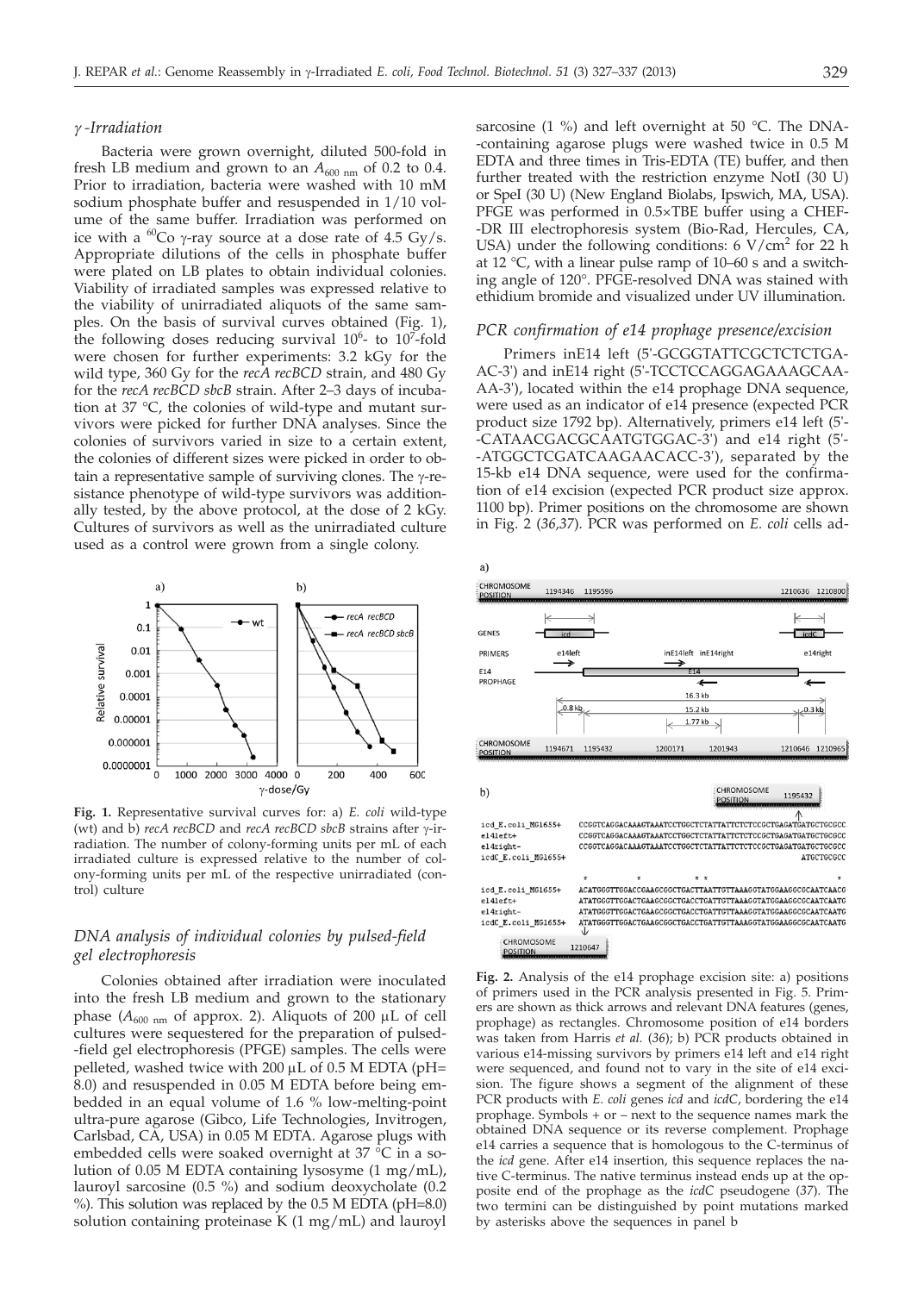justed to the same concentrations (as guided by  $A_{600 \text{ nm}}$ measurement), with HotStar DNA polymerase (Qiagen, Hilden, Germany). Conditions of  $95^{\circ}$ C for 20 s,  $57^{\circ}$ C for 30 s and 72  $\degree$ C for 3 min were cycled 30 times.

#### *Sequencing of the e14 prophage excision region*

Primers e14left and e14right were used to amplify the region spanning the prophage e14 excision site by Phusion Hot Start II High-Fidelity DNA Polymerase (Finnzymes, Thermo Scientific, Pittsburgh, PA, USA). PCR conditions of 98 °C (denaturation), 57 °C (annealing) and 72 °C (elongation) were cycled 40 times, and the resulting PCR product was purified with the Wizard SV gel and PCR clean-up kit (Promega, Madison, WI, USA). Sequencing was performed (using the same primers) by the Macrogen Europe sequencing service (Amsterdam, the Netherlands).

# *Detection of repetitive sequences bordering the e14 prophage sequence*

To estimate the probability of excision of the e14 prophage by the cell DNA reparatory machinery, DNA sequences bordering the e14 prophage were examined for the presence of repetitive sequences. The location of e14 ends was taken from Harris *et al.* (*36*) and used for the extraction of 10-kb DNA sequences located  $\pm 5$  kb from the edges of the prophage. These sequences were scanned by the Mummer program (*38*) in search for the exact repeats that occur in both sequences.

### **Results**

# *Accuracy of genome reassembly after g-irradiation in wild-type E. coli*

A representative survival curve for  $\gamma$ -irradiated wild--type *E. coli* is shown in Fig. 1a. In this particular experiment, we isolated colonies of survivors of 3.2 kGy for subsequent DNA analysis. This dose reduced colony- -forming ability of *E. coli* from 1.3·109 to 3.2·102 colony- -forming units per mL (CFU/mL). This is the same low level of survival  $(10^{-7}$  to  $10^{-6}$ ) at which we have previously detected gross rearrangements in *D. radiodurans* genome after exposure to 25 kGy (*16*), thus making the experiments with two different organisms comparable.

Thirty-seven *E. coli* colonies formed by the cells that survived 3.2 kGy of  $\gamma$ -radiation were regrown and examined for possible changes in their DNA NotI restriction pattern (Fig. 3). Fourteen survivors with changed NotI patterns were detected (Fig. 3, compare samples no. 1–37 with the unirradiated control designated C). Thirteen of them displayed the same change in the NotI pattern – a loss of mass in the 98.6-kb DNA fragment, indicating an internal deletion. One survivor, no. 6 in Fig. 3, exhibited a different type of change – an extra band located between the typical 108.7- and 132.8-kb NotI bands. An additional band is also visible after digestion of the survivor no. 6 genome with SpeI restriction enzyme (Fig. 4). Such DNA gain without a loss of any band might be due to a duplication event encom-



Fig. 3. PFGE analysis of NotI-treated DNA from 37 *E. coli* wild-type survivors of 3.2 kGy  $\gamma$ -irradiation. S= $\lambda$  DNA ladder as a molecular mass standard, C=DNA of unirradiated (control) cells. Rearranged DNA patterns are marked with circles. Arrows indicate two types of DNA rearrangements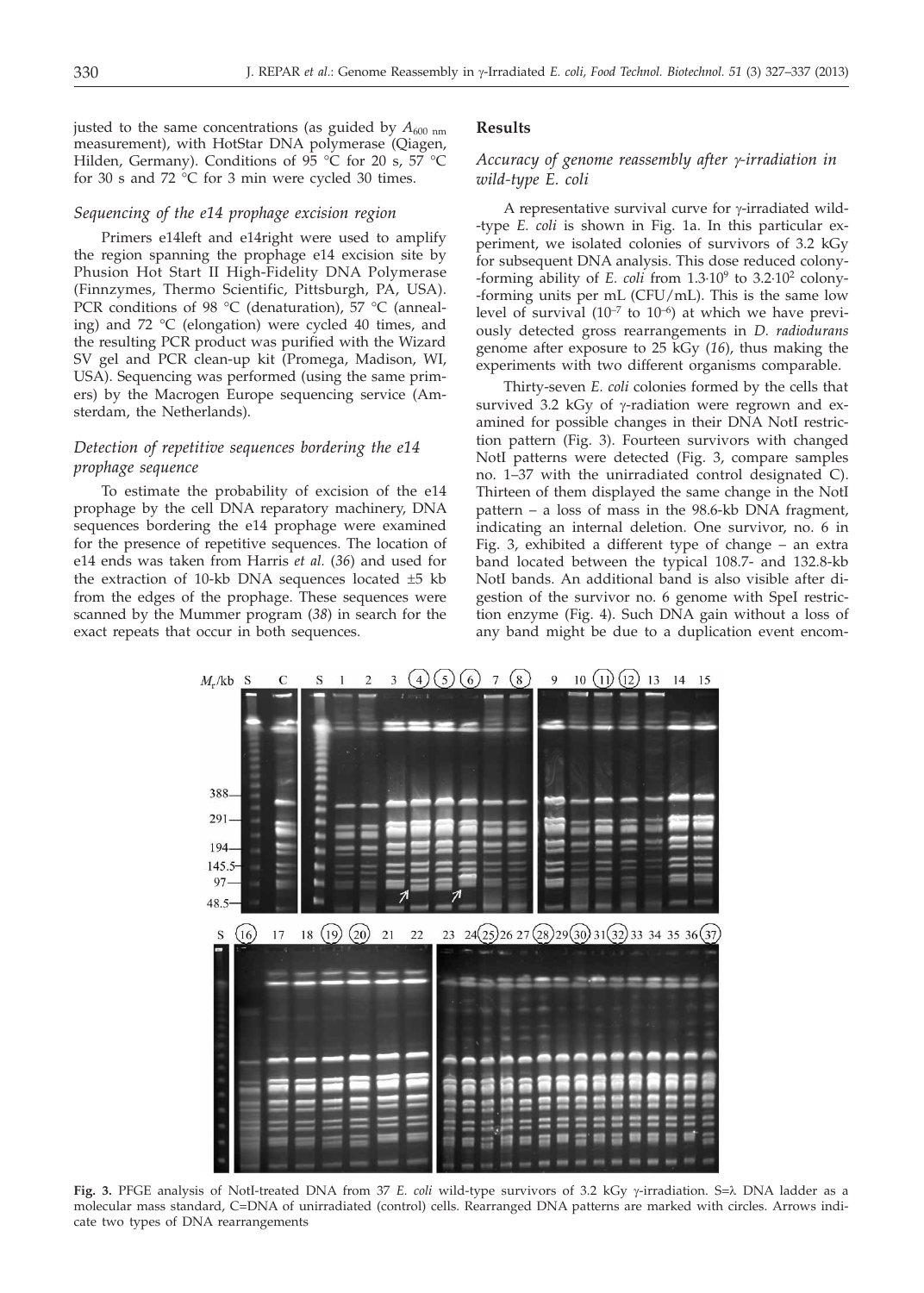

**Fig. 4.** PFGE analysis of DNA from wild-type *E. coli* digested with: a) NotI and b) SpeI restriction enzymes. C=DNA of unirradiated (control) cells, s6=DNA of the survivor of 3.2 kGy no. 6 (see Fig. 3), S= $\lambda$  DNA ladder as a molecular mass standard

passing a restriction site. In a control experiment, in which the DNA of the unirradiated cells (18 samples) and the DNA of the cells irradiated with a lower dose (480 Gy) of  $\gamma$ -radiation (16 samples) were analyzed, we found no genome rearrangements (data not shown).

## *Origin of genome rearrangements in g-irradiated wild-type cells*

Hypothetically, it is possible that genome rearrangements detected in heavily irradiated wild-type cells did not arise as a consequence of DNA repair after  $\gamma$ -radiation, but instead that they appeared as a consequence of selection of radiation-resistant mutants existing in the population prior to irradiation. Therefore, we regrew some of 3.2 kGy survivors and tested them for  $\gamma$ -resistance phenotype by measuring their survival after 2 kGy of  $\gamma$ -radiation. Most of the tested survivors exhibited g-resistance similar to that of the unirradiated control (Table 2). Five survivors (nos. 23, 25, 26, 27 and 37) show approx. 10-fold increase in  $v$ -resistance but only two of them (nos. 25 and 37) are characterized by rearranged genome (Table 2 and Fig. 3). The obtained results do not reveal significant correlation between gross DNA rearrangements and increased  $\gamma$ -resistance. This suggests that genome rearrangements in  $\gamma$ -irradiated *E. coli* cells originate from postirradiation DNA repair rather than being selected by radiation.

The identical change in NotI patterns of 13 survivors (Fig. 3) seems to result from a deletion within the 98.6-kb fragment. We examined this fragment for DNA motifs that could promote deletion events, and identified e14 prophage located within the fragment. It had previously been reported that exposure to UV- and  $\gamma$ -irradiation, as well as other treatments that induce bacterial SOS-response, facilitated excision of e14 prophage from *E. coli* chromosome (*36,39*). This prophage is 15.2 kb long and its removal would cause a shift of 98.6-kb fragment similar to the shift that we observed in the changed NotI pattern of 13 survivors (Fig. 3). To check

Table 2. y-Sensitivity test for *E. coli* wild-type survivors isolated after irradiation with 3.2 kGy

| Survivor <sup>a</sup> | Relative survival<br>at $2$ kGy <sup>b</sup> | Survivor <sup>a</sup> | Relative survival<br>at $2$ kGy <sup>b</sup> |
|-----------------------|----------------------------------------------|-----------------------|----------------------------------------------|
| Control               | 1.00                                         | Control               | 1.00                                         |
| No. $6(R)$            | 0.42                                         | No. 30(R)             | 0.87                                         |
| No. 23                | 18.47                                        | No. 31                | 5.05                                         |
| No. 24                | 1.26                                         | No. 32(R)             | 3.98                                         |
| No. 25 (R)            | 8.49                                         | No. 33                | 1.19                                         |
| No. 26                | 9.26                                         | No. 34                | 3.94                                         |
| No. 27                | 8.30                                         | No. 35                | 0.60                                         |
| No. 28 (R)            | 1.51                                         | No. 36                | 0.35                                         |
| No. 29                | 1.62                                         | No. 37(R)             | 13.21                                        |
|                       |                                              |                       |                                              |

<sup>a</sup>Survivors are marked with the same number designations as in Fig. 3. The unirradiated wild-type culture was used as a control. Cultures of survivors that exhibited rearranged DNA pattern are marked with (R)

b<sub>Survival after 2-kGy γ-irradiation of each survivor was given</sub> relative to that of the unirradiated (control) culture. Values are the average of three measurements for each culture

whether this change corresponds to e14 prophage excision, we conducted a PCR test on the DNA of two survivors (nos. 32 and 37) carrying a deletion of the 98.6-kb fragment. Fig. 5 shows the results of PCR tests confirming that these survivors have indeed lost the e14 prophage. Interestingly, while the PCR on unirradiated control cells shows a strong signal corresponding to the presence of e14, a low intensity signal corresponding to the e14 absence is also detectable (Fig. 5b). Therefore, it seems that a small fraction of wild-type cells has spontaneously excised e14.



**Fig. 5.** PCR reactions using different combinations of primers confirm the: a) presence or  $\check{b}$ ) absence of e14 prophage in the *E*. *coli* genome. C=unirradiated wild-type cells as a control for the presence of e14, s32=wild-type survivor of 3.2 kGy no. 32, s37= wild-type survivor of  $3.2 \text{ kGy}$  no. 37 (the same survivor numbers as in Fig. 3), 0=negative PCR control, S=1-kb DNA ladder as a molecular mass standard

We sequenced the PCR products obtained by primers e14 left and e14 right from the wild-type *E. coli* and from several e14-lacking survivors (samples no. 16, 19, 25, 28, 30, 32 and 37 in Fig. 3). Sequences obtained by both left and right primers spanned the region of e14 excision (Fig. 2). The multiple alignment of the sequenced PCR products showed no variation in the patterns of prophage e14 loss. The implication of this find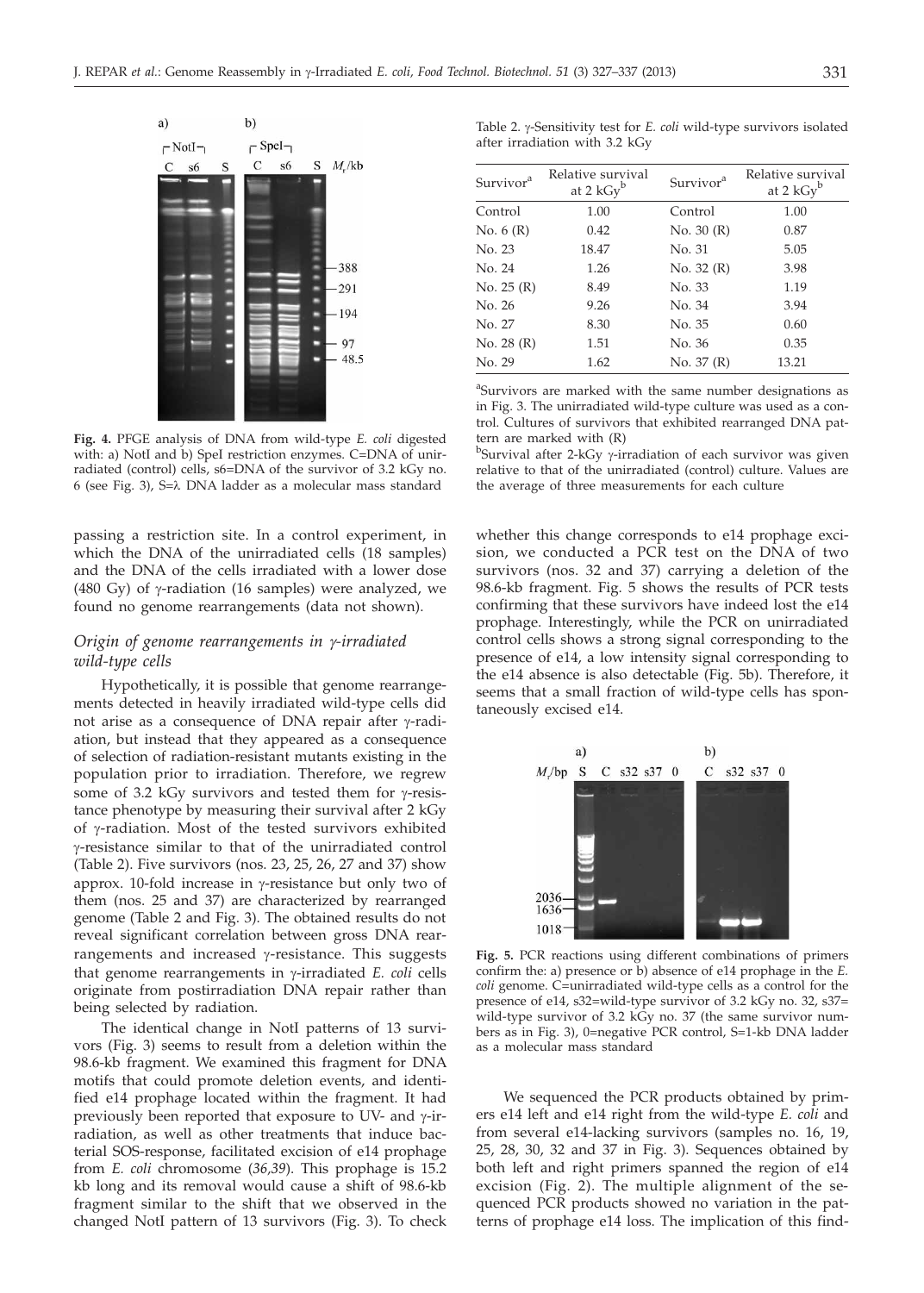ing is that all detected e14-lacking survivors lost the prophage by the same mechanism that is in accord with the prophage self-excision.

Survivor no. 6 is the only survivor showing a different type of gross genome rearrangements (see Figs. 3 and 4). In addition, this survivor proved to be slightly more sensitive to  $\gamma$ -radiation than the control (Table 2), which might be a consequence of its mutated genome.

## *Accuracy of genome reassembly after g-irradiation in recA recBCD and recA recBCD sbcB mutants of E. coli*

The *E. coli recA* mutants are deficient in HR and hence, in the main DSB repair mechanism (*13*). In concert with this, the newly constructed *recA recBCD* and *recA recBCD sbcB* strains proved to be much more sensitive to  $\gamma$ -irradiation than the wild-type cells (Fig. 1b). The result obtained with the *recA recBCD* mutant is essentialy in accord with previously published data (*40*). The *recA recBCD sbcB* strain proved to be slightly more resistant to g-irradiation than its *sbcB+* counterpart (Fig. 1b). To test the accuracy of genome reassembly in these mutants, we chose the  $\gamma$ -doses of 360 and 480 Gy for the subsequent isolation of survivors, as these doses caused 106 - to 107 -fold reduction in the survival of *recA recBCD* and *recA recBCD sbcB* mutants, respectively. In the particular experiments from which the survivors were collected (presented in Fig. 1b), the survival of the *recA recBCD*

mutant was reduced from  $1.5{\cdot}10^8$  to  $1.1{\cdot}10^2$  CFU/mL, and that of the *recA recBCD sbcB* mutant was reduced from  $1.9 \cdot 10^8$  to  $8.6 \cdot 10^1$  CFU/mL.

A total of 39 *recA*  $\gamma$ -survivors were examined for their DNA NotI restriction patterns: 14 *recA recBCD* survivors of 360 Gy and 25 *recA recBCD sbcB* survivors of 480 Gy. We found no changes in NotI patterns of the survivors of both mutants (Fig. 6), suggesting a high capacity for accurate DSB repair in the absence of RecA- -dependent homologous recombination.

The *recA* mutants used in this work were irradiated with relatively low doses of  $\gamma$ -radiation that cause relatively low number of DSBs; at the dose of 360 Gy used for the *recA recBCD* cells, the extrapolated number of DSBs per cell was 33 (see Table 3; *25,41–48*). This is almost 10-fold lower number of DSBs than that inflicted on the wild-type strain by 3200 Gy. We therefore considered a possibility that some cells of the irradiated *recA recBCD* population simply evaded DSBs that could produce chromosome rearrangements. Since the probability of the DSB occurrence after irradiation follows the Poisson distribution, the spread around the average rate of occurrence  $(\lambda=33)$  can be calculated. The probability of observing x events is then given by  $P(x)=(e^{-\lambda} \cdot \lambda^{x})/x!$ making the probability for zero DSBs 4.66·10–15, for one DSB 1.54·10–13, for two DSBs 2.54·10–12, *etc*. Since the sample of the *recA recBCD* mutant exposed to radiation



b) recA recBCD sbcB



**Fig. 6.** PFGE analysis of NotI-treated DNA from: a) 14 *recA recBCD* survivors of 360 Gy and b) 25 *recA recBCD sbcB* survivors of 480 Gy. C=DNA of unirradiated (control) cells,  $S=\lambda$  DNA ladder as a molecular mass standard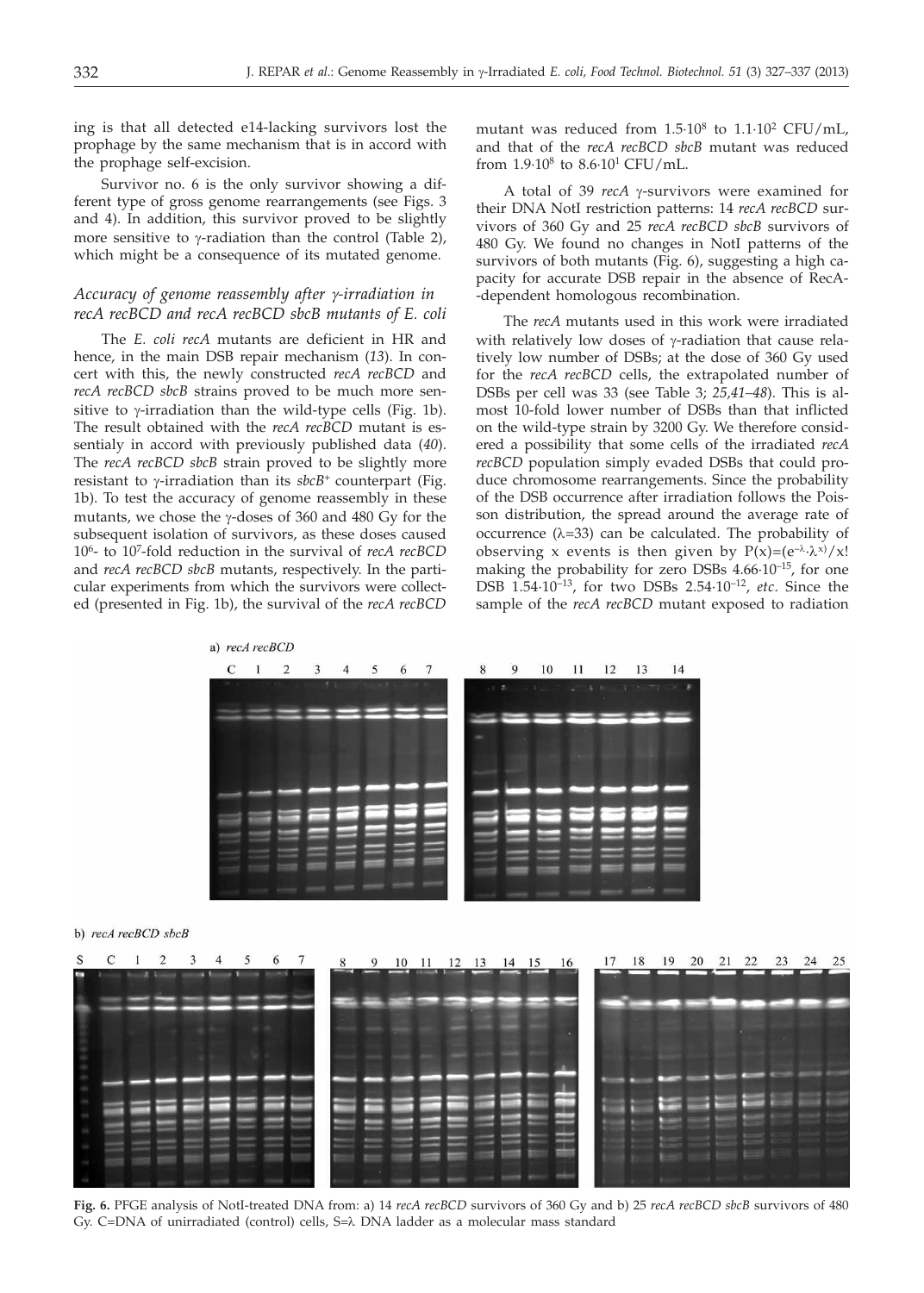| Bacteria       | Genome size<br>bp | Genomes per<br>exponentially<br>growing cell <sup>a</sup> | DSBs per exponentially growing DSBs per exponentially DSBs per exponentially<br>cell after 3.2 kGy for E. coli and<br>25 kGy for <i>D. radiodurans</i> <sup>b,c</sup> | $GV$ b,c,d | growing cell after 360 growing cell after 480<br>$Gv^{b,c,d}$ |
|----------------|-------------------|-----------------------------------------------------------|-----------------------------------------------------------------------------------------------------------------------------------------------------------------------|------------|---------------------------------------------------------------|
| E. coli        | 4639221           | $4 - 5$                                                   | 297                                                                                                                                                                   |            | 45                                                            |
| D. radiodurans | 3284156           | $8 - 10$                                                  | 3284                                                                                                                                                                  |            |                                                               |

Table 3. Comparison of the number of double-strand DNA breaks (DSBs) in our experimental system

a Data taken from Cox and Battista (*25*)

b Calculated with the value of 0.005 DSB/Gy/Mbp, which is the average number of DSBs assessed in both *E. coli* and *D. radiodurans* by different techniques: sucrose gradient centrifugation (*41–44*), PFGE (*45,46*) and optical mapping (*47*)

c Conservative estimation for DSB number per exponential cell (the smallest number of genomes per cell was used for the calculation)

d Dividing wild-type and *recA recBC* cells of *E. coli* that have similar DNA content (*48*)

contained 1.5·108 cells, it was extremely improbable that any cell escaped one or more DSBs. This suggests that *recA recBCD* cells that grew into a colony after irradiation were genuine survivors, which were able to repair certain number of DSBs without producing gross genome rearrangements. This would not be surprising given that *E. coli* possesses the RecA-independent mechanisms of repair/recombination (*49,50*). However, since the exponentially growing cells are supposed to have an amount of DNA that is equivalent to more than one genome copy/cell (*48,51*), we cannot exclude the possibility that some of the *recA* cells survived due to multiple genome copies (some of which remained undamaged), rather than to DNA repair.

### **Discussion**

g-Radiation causes various lesions in the DNA, most severe of which are the DSBs. Accurate and efficient repair of DSBs is thought to be extremely important for the survival after  $\gamma$ -irradiation in the radiation-resistant bacterium *D. radiodurans*. Indeed, we have previously detected no gross genome rearrangements in a sample of 15 *D. radiodurans* wild-type survivors of 5 kGy (*16*), a dose that causes 525 DSBs per exponentially grown *D. radiodurans* cell (calculated with the rate of DSB formation from Daly (*26*)).

We have attempted to compare the frequency of gross genome rearrangements after  $\gamma$ -irradiation between *E. coli* and *D. radiodurans*. The major factor that influences the rearrangement frequency is the capacity of DNA repair machinery to accurately recover continuous DNA molecule after  $\gamma$ -irradiation. This accuracy was the subject of our analysis. However, there are also other important influences on the rearrangement frequency that need to be taken into account: (*i*) total levels of protein oxidation (carbonylation) damage, (*ii*) quantity of repeats in the genome and (*iii*) total number of DSBs per cell. In the present study, we have avoided the influence of protein oxidation by comparing the frequency of rearrangements between *E. coli* and *D. radiodurans* at the same survival dose, which corresponds to the same level of protein oxidation (*6*). The amount of repetitive sequences is comparable in both genomes (*24*), as is the rate of DSB formation (*25,26*). The total number of DSBs, however, differs between *E. coli* and *D. radiodurans* because of the different doses of  $\gamma$ -radiation used and because of the different DNA content of the two organisms (Table 3). This fact must be taken into account when comparing the rearrangement frequencies in these two bacteria.

The frequency of gross genome rearrangements in g-irradiated *D. radiodurans* used in this comparison was published previously (*16*) and was obtained by the same experimental protocol as in this study. Five out of 22 (*i.e.* 23 %) *D. radiodurans* wild-type survivors of 25 kGy were found to have gross genome rearrangements (*16*). In this work, among 37 *E. coli* wild-type survivors of 3.2 kGy tested, we have detected 14 samples with rearranged genome (Fig. 3). Seemingly, this is a higher rearrangement frequency than that observed in the wild-type *D. radiodurans* (38 *vs*. 23 %). However, most of the rearrangements that we detected in *E. coli* show NotI pattern consistent with the excision of the defective prophage e14, as shown previously (*36*). Hypothetically, the prophage excision might be a consequence either of the action of e14 excision proteins or of the cellular DNA repair machinery. Rearrangement events that are a consequence of prophage's own excision proteins are not of interest if our goal is to measure accuracy of DSB repair in *E. coli*. Therefore, it would be useful to distinguish between the two ways of prophage loss – excision by the *E. coli*-encoded proteins *vs*. excision by the prophage-encoded proteins. The e14 prophage, although defective, is capable of excising itself from bacterial DNA by site-specific recombination (*39,52*). This excision occurs in the course of the cellular SOS response (*39,52*), which is expected to be induced after  $\gamma$ -radiation. The dependence of e14 excision on SOS induction is not yet fully understood. It was shown that e14 excision occurs in *E. coli recA441* mutants that display constitutive RecA co-protease activity which cleaves the LexA repressor and induces permanent SOS response in the absence of any insult to DNA (*39*). The RecA co-protease is also required to cleave repressor of lambda prophage, thus inducing prophage excision (*53*). It is possible that a similar mechanism could mediate excision of e14, which itself belongs to the group of lambdoid (pro)phages (*39*). Consistent with this, a recent bioinformatic analysis of the e14 sequence has revealed a gene whose product resembles the lambda repressor (*37*). Therefore, it is quite probable that e14 excision is not related to the cellular DNA repair process but is rather an internal prophage function that depends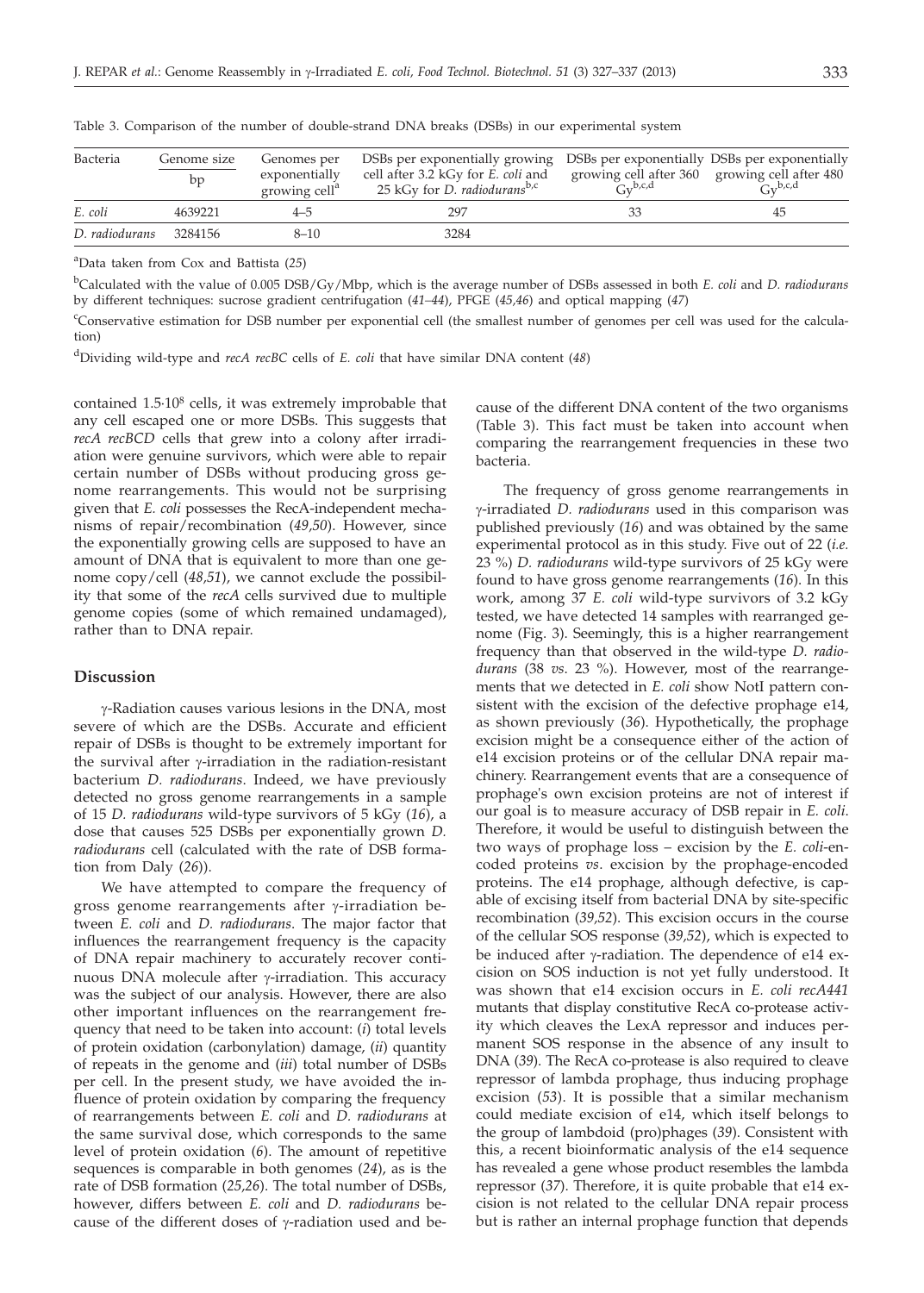on specific regulatory activities (such as RecA co-protease) induced upon DNA damage.

An alternative scenario for e14 excision could involve recombination events that occur independently of prophage own excisionases. For example, repetitive elements situated near e14 might cause consistent deletion events executed solely by the cellular recombinases. However, we found no exact repeats of 30 bp or longer that would be shared by the two prophage bordering regions. The lack of such repeats points away from the possibility that the cell reparatory mechanism is 'responsible' for the excision. This holds at least for the deletion events that could result from homologous recombination, a type of recombination that requires long stretches of homology, and which is expected to be dominant in the wild-type cells. Recent studies have revealed that *E. coli* possesses a RecA-independent DNA repair mechanism, termed alternative end-joining (A-EJ), which uses microhomologies (3–8 bp) to directly connect the ends of a DSB (*49*). In comparison with homologous recombination, A-EJ is an extremely inefficient and unfaithful mechanism that most often produces deletions of various sizes at sites of DSB repair (*49*). Our results do not reveal sequence modifications at the junction site that could suggest an involvement of A-EJ in e14 excision. Quite opposite, both uniformity of PFGE patterns of e14-lacking survivors and sequence analyses of e14 deletion sites indicate that the prophage loss was achieved by a precise site-specific excision. For this reason, the e14 deletion should not be considered genome rearrangement in a strict sense.

Genome rearrangements can spontaneousely arise in normally growing bacterial populations, although with a low frequency (*54*). We detected no rearrangements in PFGE analysis of 18 unirradiated samples of the wild- -type *E. coli* (data not shown), demonstrating low frequency of spontaneous genome rearrangements in this bacterium. A spontaneous genome change might hypothetically be associated with a change in  $\gamma$ -resistance phenotype. Therefore, γ-radiation treatment might cause a selection of more resistant spontaneous mutants, whose rearrangements might not be the consequence of  $\gamma$ -radiation. This is not the case for the rearranged survivor no. 6, whose radiation resistance is not enhanced (Table 2), but it might be the case for the e14 deletion survivors since the excision of e14 prophage has previously been linked to a slight improvement in  $\gamma$ -radiation resistance (*36*). It was reported that *E. coli* strains lacking e14 display approximately eightfold increase of resistance to y-radiation, at a dose of 3000 Gy (36). Although being rather modest, such increase of resistence could be relevant for the selection of survivors at doses which bring a population close to extinction. The possibility for such scenario was strenghtened by our finding that unirradiated wild-type population contained a certain number of cells that lacked e14. However, we have not found a strict correlation between the increased  $\gamma$ -radiation resistance and the absence of e14 (survivors no. 25, 28, 30, 32, and 37 in Table 2). Although some of e14-lacking survivors (nos. 25, 32, and 37) exhibited an increased resistance to radiation, some (nos. 28 and 30) still retained nearly wild-type level of resistance. This fluctuation of

 $\gamma$ -radiation resistance argues against the possibility that high incidence of e14-lacking survivors is a simple consequence of a selection of preexisting e14-lacking radiation-resistant clones. However, we cannot rule out the possibility that e14-lacking survivors are of mixed origin; some being selected by irradiation, whereas others being produced by irradiation.

Excision of e14 is expected to be elevated by  $\gamma$ -radiation-induced SOS response. The rate of its excision has been detected to be as high as 13 % at high doses of DNA-damaging agent mitomycin C (*55*). Even higher rate of excision has been detected in the *recA441* mutants during prolonged growth under conditions which derepress the host SOS response (*39*). In our study, sixteen *E. coli* wild-type survivors of 480 Gy, a relatively low dose of g-radiation, did not show e14 excision patterns (data not shown). A high number of detected e14 deletions in survivors of 3.2 kGy (13 out of 37) could be (at least partly) a consequence of the increased excision rate of the prophage at conditions of fully derepressed and long-lasting SOS response.

If we exclude the e14-lacking strains from the category of rearranged survivors, only one out of 37 (2.7 %) survivors has been inaccurately repaired after  $\gamma$ -irradiation (survivor no. 6 in Fig. 3). If assumed that each DSB carries equal risk of DNA rearrangement, the frequency of rearrangements detected for *D. radiodurans* (22.7 %, *16*) and for *E. coli* (2.7 %, this paper) can be normalized by the number of DSBs per cell and then compared. When using the number of DSBs per cell from Table 3, the numbers of 0.000069 for *D. radiodurans* and 0.000091 for *E. coli* are obtained, representing the number of genome rearrangement events per DSB. Therefore, the data obtained in this work suggest that rearrangement frequencies after g-irradiation do not differ considerably between *D. radiodurans* and *E. coli*.

In the absence of the RecA protein, g-resistance of *E. coli* falls dramatically. This is a consequence of inactivation of the main mechanism of DSB repair in bacteria, the RecA-dependent homologous recombination. HR is a process that uses excess genome copies as a source of information for accurate DSB repair. The dependence on longer stretches of homology of the identification of intact DNA copies that serve as a guide for repair makes HR an accurate mechanism of DSB repair, vulnerable only to longer DNA repeats. The RecA-independent repair of DSBs that has been detected in *E. coli* (*49,50*) is limited by exonucleases (*50*) and is sometimes associated with the use of microhomologies (*49,50*). These repair mechanisms are less accurate than HR, because of their less stringent use of homology for reattachment of DSB ends. In *D. radiodurans*, RecA-independent DSB repair is inaccurate and leads to genome instability and gross genome rearrangements, both during normal growth and after *y*-irradiation (16). We, however, detected no gross genome rearrangements in the 39  $\gamma$ -irradiation survivors of *E. coli recA* strains (Fig. 6). High sensitivity of these strains to  $\gamma$ -radiation limited us to the use of relatively low doses of  $\gamma$ -radiation, causing a low number of DSBs. Still, the doses of 360 and 480 Gy cause 33 and 45 DSBs per *E. coli* cell (Table 3), respectively, and only one DSB left unrepaired can lead to cell death. Our results sug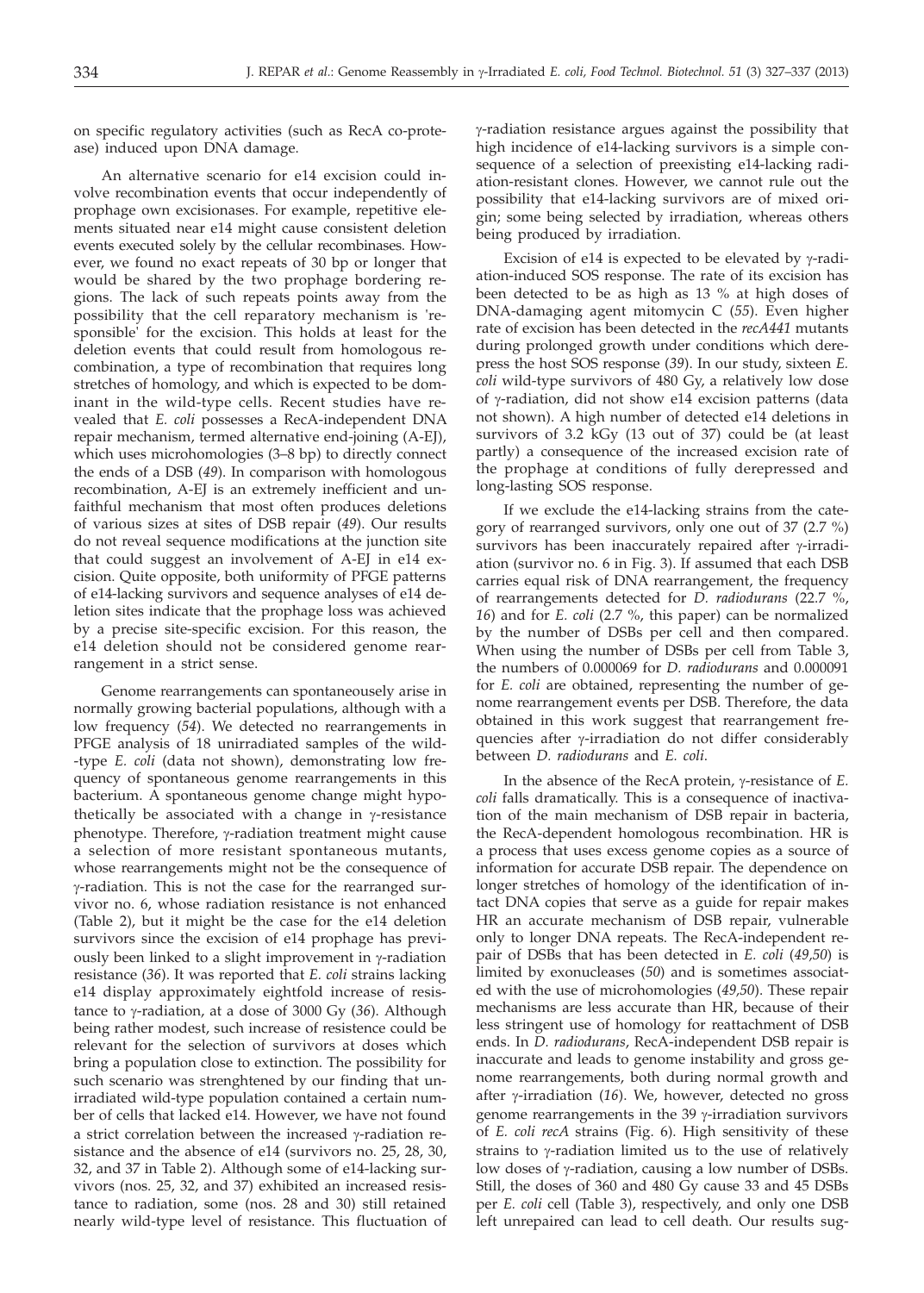gest that surviving *recA* cells were able to repair these breaks without generating large genome rearrangements, demonstrating a surprisingly high accuracy of RecA-independent DSB repair in *E. coli*. This, however, must be taken with reserve, because small DNA rearrangements cannot be detected in our system. Also, since the doses applied on *recA* mutants cause relatively small number of DSBs in exponentially growing cells (Table 3), it is statistically possible for some cells to evade large number of DSBs, consequently increasing their survival and decreasing the probability for genome rearrangements. On the other hand, it is known that  $\gamma$ -radiation frequently produces single-strand breaks (SSBs) whose number is approx. 20-fold higher than the number of DSBs generated by the same dose of radiation (*56*). In exponentially growing *E. coli* cells, SSBs may cause secondary DSBs associated with the collapse of replication forks (*57*). Part of secondary DSBs may also arise from the attempted base-excision repair of radiation-induced clustered DNA lesions (*58*). Hence, the actual number of the DSBs that arise during postirradiation growth could be significantly higher than that measured immediately after irradiation.

Another complication when estimating the effect of ionizing radiation on the *recA* cell survival is associated with viability of unirradiated cells. In exponentially growing culture of the *recA recBC(D)* mutant, less than 20 % of cells is viable (*i.e.* capable of forming a colony on solid medium), whereas the rest of the population comprises residually dividing and nondividing cells (*31,48*). High mortality of *recA recBCD* mutants is largely associated with the accumulation of SSBs and DSBs that arise spontaneously during DNA replication (*48,59*). Hence, DNA content of viable *recA recBCD* cells may often consist of both functional and nonfunctional genome copies. Conceivably, in such circumstances, multiple genome copies cannot contribute to the passive radiation resistance as they do in the wild-type cells.

Our results do not reveal any significant correlation between gross genome rearangements and resistance to g-radiation in *E. coli*. However, they show that acute exposure to a high dose of  $\gamma$ -radiation may lead to the formation and/or selection of bacterial clones with increased radiation resistance. These results add to several previous studies demonstrating a remarkable capability of bacteria for rapid adaptation to ionizing radiation (*16, 36,60,61*). This should be taken into account when considering the strategies for exploiting ionizing radiation in food processing.

# **Conclusion**

*Escherichia coli* shows surprisingly high accuracy of genome reassembly after g-irradiation. Our data do not suggest a considerable difference between frequencies of gross genome rearrangements in wild-type *E. coli* and *D. radiodurans* after *y*-irradiation. Hence, it seems that higher sensitivity of *E. coli* to y-radiation is not due to less accurate repair of damaged DNA. The postulated efficiency of DSB repair in  $\gamma$ -radiation resistant organisms such as *D. radiodurans* might be manifested in features other than the ability to avoid genome rearrangements.

It is possible that radiation-resistant organisms possess some mechanistic specificities that allow them to recover their genome from shorter DNA fragments (note that the average size of DNA fragments in *D. radiodurans* after 25 kGy is approx. 8 kb whereas that in *E. coli* after 3.2 kGy is approx. 62 kb, as calculated from the data presented in Table 3). Also, the speed of genome reassembly could be higher in radiation-resistant organisms, which might have a significant impact on cell survival.

### *Acknowledgements*

We thank the Laboratory for Radiation Chemistry and Dosimetry at Ruđer Bošković Institute, Zagreb, Croatia, for the use of the  ${}^{60}Co$  y-source, particularly Milan Blažević for technical assistance in  $\gamma$ -irradiation. This work was supported by the Croatian Ministry of Science, Education and Sports (grant no. 098-0982913-2862 to D.Z.).

### **References**

- *1.* J. Farkas, C. Mohacsi-Farkas, History and future of food irradiation, *Trends Food Sci. Technol. 22* (2011) 121–126.
- *2.* B. Ouattara, S.F. Sabato, M. Lacroix, Use of gamma-irradiation technology in combination with edible coating to produce shelf-stable foods, *Radiat. Phys. Chem. 63* (2002) 305–310.
- *3.* M.W. Byun, J.W. Lee, H.S. Yook, C. Jo, H.Y. Kim, Application of gamma irradiation for inhibition of food allergy, *Radiat. Phys. Chem. 63* (2002) 369–370.
- *4.* S. Mukherjee, P. Das, R. Sen, Towards commercial production of microbial surfactants, *Trends Biotechnol. 24* (2006) 509–515.
- *5.* M.J. Daly, E.K. Gaidamakova, V.Y. Matrosova, A. Vasilenko, M. Zhai, R.D. Leapman *et al.*, Protein oxidation implicated as the primary determinant of bacterial radioresistance, *PLoS Biol. 5* (2007) e92.
- 6. A. Kriško, M. Radman, Protein damage and death by radiation in *Escherichia coli* and *Deinococcus radiodurans*, *Proc. Natl. Acad. Sci. USA, 107* (2010) 14373–14377.
- *7.* K. Zahradka, D. Slade, A. Bailone, S. Sommer, D. Averbeck, M. Petranović et al., Reassembly of shattered chromosomes in *Deinococcus radiodurans*, *Nature, 443* (2006) 569–573.
- *8.* D. Slade, A.B. Lindner, G. Paul, M. Radman, Recombination and replication in DNA repair of heavily irradiated *Deinococcus radiodurans*, *Cell, 136* (2009) 1044–1055.
- *9.* G. Xu, L. Wang, H. Chen, H. Lu, N. Ying, B. Tian, Y. Hua, RecO is essential for DNA damage repair in *Deinococcus radiodurans*, *J. Bacteriol*. *190* (2008) 2624 –2628.
- *10.* E. Bentchikou, P. Servant, G. Coste, S. Sommer, A major role of the RecFOR pathway in DNA double-strand-break repair through ESDSA in *Deinococcus radiodurans*, *PLoS Genet. 6* (2010) e1000774.
- *11.* S.C. Kowalczykowski, D.A. Dixon, A.K. Eggleston, S.D. Lauder, W.M. Rehrauer, Biochemistry of homologous recombination in *Escherichia coli*, *Microbiol. Rev*. *58* (1994) 401–465.
- *12.* A.J. Clark, *rec* genes and homologous recombination proteins in *Escherichia coli*, *Biochimie, 73* (1991) 523–532.
- *13.* S.C. Kowalczykowski, Initiation of genetic recombination and recombination-dependent replication, *Trends Biochem. Sci. 25* (2000) 156–165.
- *14.* M. Spies, S.C. Kowalczykowski: Homologous Recombination by the RecBCD and RecF Pathways. In: *The Bacterial*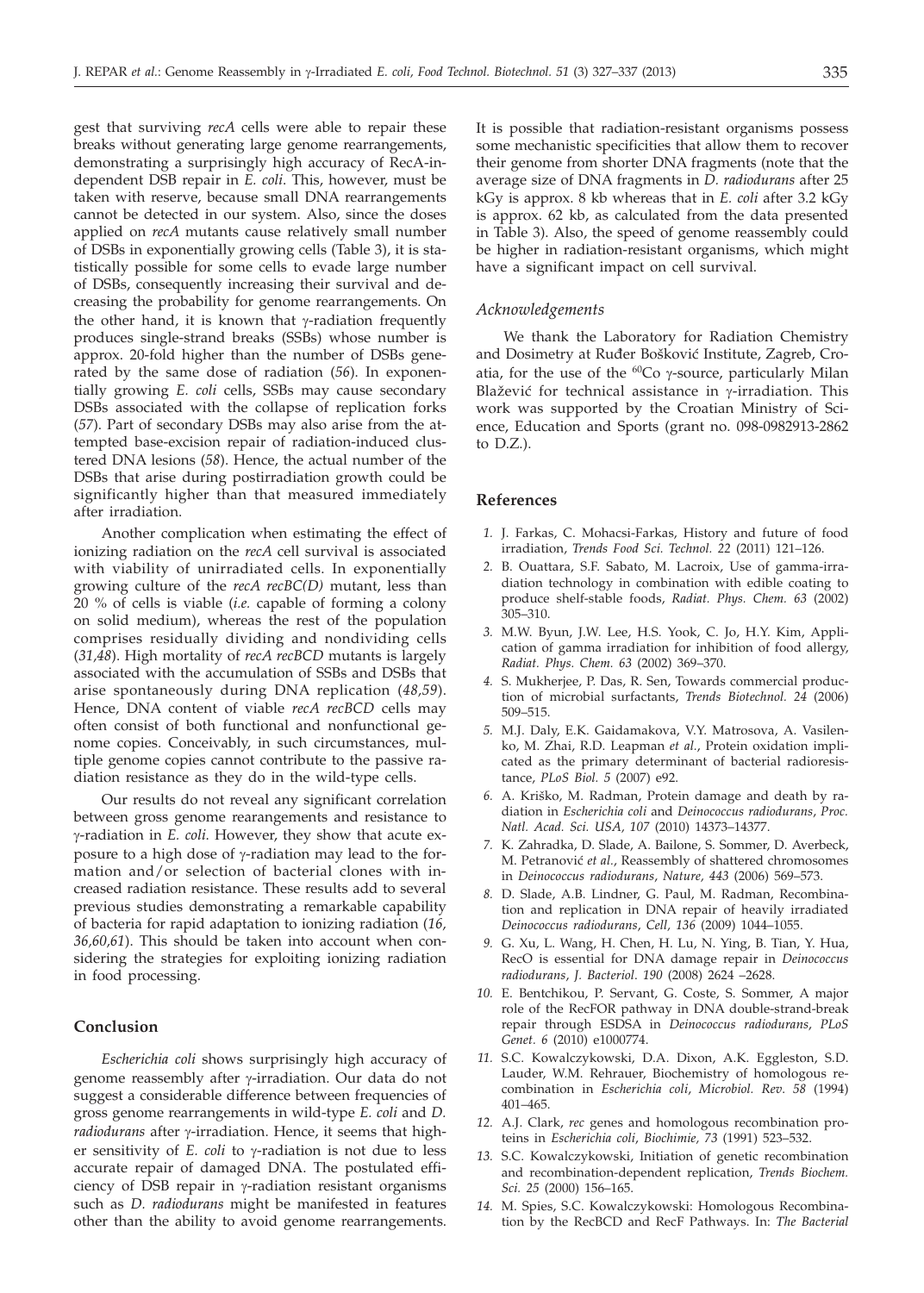*Chromosome*, N.P. Higgins (Ed.), ASM Press, Washington DC, USA (2005) pp. 389–403.

- *15.* K.S. Makarova, L. Aravind, Y.I. Wolf, R.L. Tatusov, K.W. Minton, E.V. Koonin, M.J. Daly, Genome of the extremely radiation-resistant bacterium *Deinococcus radiodurans* viewed from the perspective of comparative genomics, *Microbiol. Mol. Biol. Rev. 65* (2001) 44–79.
- *16.* J. Repar, S. Cvjetan, D. Slade, M. Radman, D. Zahradka, K. Zahradka, RecA protein assures fidelity of DNA repair and genome stability in *Deinococcus radiodurans*, *DNA Repair, 9* (2010) 1151–1161.
- *17.* M.M. Cox, The bacterial RecA protein as a motor protein, *Annu. Rev. Microbiol. 57* (2003) 551–577.
- *18.* M.M. Cox, Regulation of bacterial RecA protein function, *Crit. Rev. Biochem. Mol. Biol*. *42* (2007) 41–63.
- *19.* Z. Lin, H. Kong, M. Nei, H. Ma, Origins and evolution of the *recA*/RAD51 gene family: Evidence for ancient gene duplication and endosymbiotic gene transfer, *Proc. Natl. Acad. Sci. USA*, *103* (2006) 10328–10333.
- *20.* J.I. Kim*,* M.M. Cox, The RecA proteins of *Deinococcus radiodurans* and *Escherichia coli* promote DNA strand exchange via inverse pathways, *Proc. Natl. Acad. Sci. USA, 99* (2002) 7917–7921.
- *21.* A. Aguilera*,* B. Gómez-González, Genome instability: A mechanistic view of its causes and consequences, *Nat. Rev. Genet*. 9 (2008) 204–217.
- *22.* A.G. Tsai*,* M.R. Lieber, Mechanisms of chromosomal rearrangement in the human genome, *BMC Genomics* (Suppl. 1), *11* (2010) S1.
- *23.* J.L. Argueso, J. Westmoreland, P.A. Mieczkowski, M. Gawel, T.D. Petes, M.A. Resnick, Double-strand breaks associated with repetitive DNA can reshape the genome, *Proc. Natl. Acad. Sci. USA, 105* (2008) 11845–11850.
- *24.* K.S. Makarova, Y.I. Wolf, O. White, K. Minton, M.J. Daly, Short repeats and IS elements in the extremely radiation- -resistant bacterium *Deinococcus radiodurans* and comparison to other bacterial species, *Res. Microbiol*. *150* (1999) 711–724.
- *25.* M.M. Cox*,* J.R. Battista, *Deinococcus radiodurans* The consummate survivor, *Nat. Rev. Microbiol*. *3* (2005) 882–892.
- *26.* M.J. Daly, A new perspective on radiation resistance based on *Deinococcus radiodurans*, *Nat. Rev. Microbiol*. 7 (2009) 237–245.
- *27.* H.S. Misra, N.P. Khairnar, S. Kota, S. Shrivastava, V.P. Joshi, S.K. Apte, An exonuclease I-sensitive DNA repair pathway in *Deinococcus radiodurans*: A major determinant of radiation resistance, *Mol. Microbiol. 59* (2006) 1308–1316.
- *28.* N.P. Khairnar, V.A. Kamble, H.S. Misra, RecBC enzyme overproduction affects UV and gamma radiation survival of *Deinococcus radiodurans*, *DNA Repair*, *7* (2008) 40–47.
- *29.* N.S. Willetts*,* A.J. Clark, Characteristics of some multiply recombination-deficient strains of *Escherichia coli*, *J. Bacteriol. 100* (1969) 231–239.
- *30.* K. Skarstad*,* E. Boye, Degradation of individual chromosomes in *recA* mutants of *Escherichia coli*, *J. Bacteriol. 175* (1993) 5505–5509.
- 31. K. Zahradka, M. Buljubašić, M. Petranović, D. Zahradka, Roles of ExoI and SbcCD nucleases in 'reckless' DNA degradation in *recA* mutants of *Escherichia coli*, *J. Bacteriol*. *191* (2009) 1677–1687.
- *32.* B.J. Bachmann: Derivations and Genotypes of Some Mutant Derivatives of *Escherichia coli* K-12. In: *Escherichia coli and Salmonella typhimurium: Cellular and Molecular Biology,* F.C. Neidhardt, J.L. Ingraham, K. Brooks Low, B. Magasanik, M. Schaechter, H.E. Umbarger (Eds.), ASM Press, Washington DC, USA (1996) pp. 1190–1219.
- 33. M. Buljubašić, J. Repar, K. Zahradka, D. Đermić, D. Zahradka, RecF recombination pathway in *Escherichia coli*

cells lacking RecQ, UvrD and HelD helicases, *DNA Repair, 11* (2012) 419–430.

- *34.* V. Bidnenko, M. Seigneur, M. Penel-Colin, M. F. Bouton, S. D. Ehrlich, B. Michel, *sbcB sbcC* null mutations allow RecF-mediated repair of arrested replication forks in *rep recBC* mutants, *Mol. Microbiol*. *33* (1999) 846–857.
- *35.* J.H. Miller: *A Short Course in Bacterial Genetics*, Cold Spring Harbor Laboratory Press, New York, NY, USA (1992).
- *36.* D.R. Harris, S.V. Pollock, E.A. Wood, R.J. Goiffon, A.J. Klingele, E.L. Cabot *et al.*, Directed evolution of ionizing radiation resistance in *Escherichia coli*, *J. Bacteriol. 191* (2009) 5240–5252.
- *37.* P. Mehta, S. Casjens, S. Krishnaswamy, Analysis of the lambdoid prophage element e14 in the *E. coli* K-12 genome, *BMC Microbiol. 4* (2004) 4.
- *38.* S. Kurtz, A. Phillippy, A.L. Delcher, M. Smoot, M. Shumway, C. Antonescu, S.L. Salzberg, Versatile and open software for comparing large genomes, *Genome Biol. 5* (2004) R12.
- *39.* A. Greener*,* C.W. Hill, Identification of a novel genetic element in *Escherichia coli* K-12, *J. Bacteriol. 144* (1980) 312– 321.
- *40.* D.S. Kapp, K.C. Smith, Repair of radiation-induced damage in *Escherichia coli*, *J. Bacteriol. 103* (1970) 49–54.
- *41.* A.D. Burrell, P. Feldschreiber, C.J. Dean, DNA-membrane association and the repair of double breaks in X-irradiated *Micrococcus radiodurans*, *Biochim. Biophys. Acta, 247* (1971) 38–53.
- *42.* T. Bonura, K.C. Smith, The involvement of indirect effects in cell-killing and DNA double-strand breakage in  $\gamma$ -irradiated *Escherichia coli* K-12, *Int. J. Radiat. Biol. 29* (1976) 293–296.
- *43.* F. Krasin, F. Hutchinson, Repair of DNA double-strand breaks in *Escherichia coli*, which requires *recA* function and the presence of a duplicate genome, *J. Mol. Biol. 116* (1977) 81–98.
- *44.* K.M. Ulmer, R.F. Gomez, A.J. Sinskey, Ionizing radiation damage to the folded chromosome of *Escherichia coli* K-12: Sedimentation properties of irradiated nucleoids and chromosomal deoxyribonucleic acid, *J. Bacteriol. 138* (1979) 475–485.
- *45.* E. Gerard, E. Jolivet, D. Prieur, P. Forterre, DNA protection mechanisms are not involved in the radioresistance of the hyperthermophilic archaea *Pyrococcus abyssi* and *P. furiosus*, *Mol. Genet. Genom. 266* (2001) 72–78.
- *46.* M.J. Daly, E.K. Gaidamakova, V.Y. Matrosova, A. Vasilenko, M. Zhai, A. Venkateswaran *et al.*, Accumulation of Mn(II) in *Deinococcus radiodurans* facilitates gamma-radiation resistance, *Science, 306* (2004) 1025–1028.
- *47.* J. Lin, R. Qi, C. Aston, J. Jing, T.S. Anantharaman, B. Mishra, *et al.*, Whole-genome shotgun optical mapping of *Deinococcus radiodurans* using genomic DNA molecules, *Science, 285* (1999) 1558–1562.
- *48.* F.N. Capaldo*,* S.D. Barbour, DNA content, synthesis and integrity in dividing and non-dividing cells of *rec-* strains of *Escherichia coli* K12, *J. Mol. Biol. 91* (1975) 53–66.
- *49.* R. Chayot, B. Montagne, D. Mazel, M. Ricchetti, An end- -joining repair mechanism in *Escherichia coli*, *Proc. Natl. Acad. Sci. USA, 107* (2010) 2141–2146.
- *50.* B.E. Dutra, V.A. Sutera, S.T. Lovett, RecA-independent recombination is efficient but limited by exonucleases, *Proc. Natl. Acad. Sci. USA, 104* (2007) 216–221.
- *51.* T. Åkerlund, K. Nordström, R. Bernander, Analysis of cell size and DNA content in exponentially growing and stationary-phase batch cultures of *Escherichia coli*, *J. Bacteriol. 177* (1995) 6791–6797.
- *52.* H. Brody, A. Greener, C.W. Hill, Excision and reintegration of the *Escherichia coli* K-12 chromosomal element e14, *J. Bacteriol*. *161* (1985) 1112–1117.